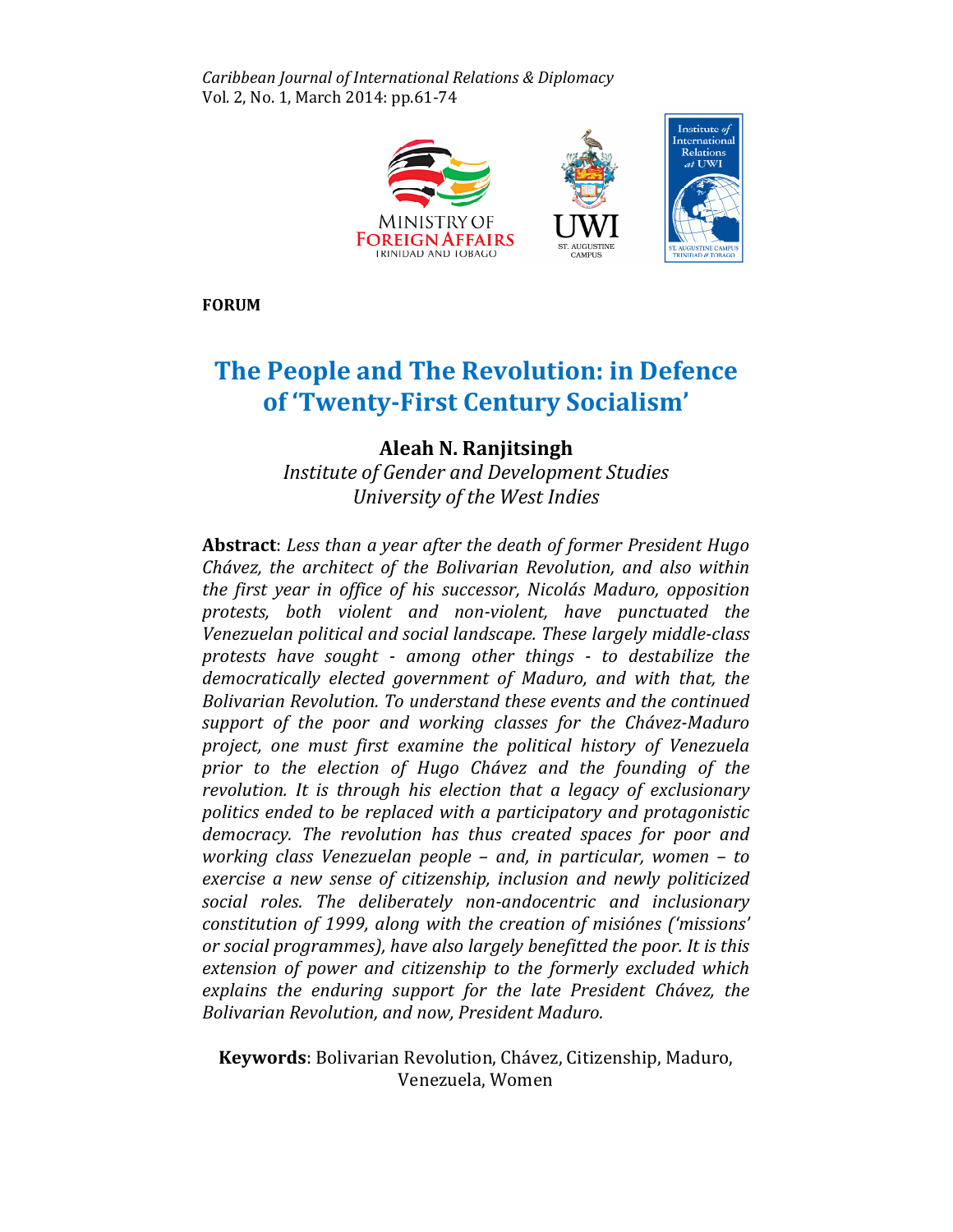In February 2014, opposition leaders called for supporters to 'light up the streets of Venezuela with struggle' as they sought to oust the government of President Nicolás Maduro from power.<sup>1</sup> Less than a year after the death of former President Hugo Chávez, the architect of the Bolivarian Revolution, and within Maduro's first year in office, these largely middle-class opposition protests have continued in the Bolivarian Republic of Venezuela over issues such as food shortages, inflation and crime, and, most importantly, to destabilize the democratically elected government of Maduro and with it, a revolution which has largely benefitted the poor and working classes. According to Ewan Robertson:

…citizens from poorer social sectors, who in their majority continue to support the administration of Nicolás Maduro have not participated in the protests, whose attendance and momentum have ebbed since February.<sup>2</sup>

Furthermore, as Maduro has met for 'peace talks' with moderate opposition leaders and has pledged to focus his attention and that of the government on solving the economic problems that the country is facing, one is reminded that this is not the first time that such events have occurred. One cannot help but be reminded of the 2002 coup against President Chávez long before he had even unveiled his twenty-first century socialist agenda to the people of Venezuela. It is in this vein that Dan Beeton-Cepr thus reminds us that 'Venezuela's latest round of violent protests appears to fit a pattern, and represents the tug-and-pull nature of the country's divided opposition'.<sup>3</sup>

Therefore, in order to understand Venezuela's current political climate under President Maduro, one must first have an understanding of the political history of Venezuela prior to the election of his predecessor Hugo Chávez. Given years of exclusionary politics coupled with periods of oil boom and oil bust, and the reactionary fiscal policies that followed, the Venezuelan people – meaning the middle and lower classes - were eager for a new politics. This led to the election of President Chávez in 1998. The 'Bolivarian Revolution' and the ensuing announcement of 'twenty-first century socialism' in 2005, while leaving many upper and upper-middle class Venezuelans feeling abandoned, have aimed to enable human and social development by creating programmes which allow the poor and excluded to live better lives. This has occurred through the purposeful development of laws, policies, programmes and institutions that seek to remove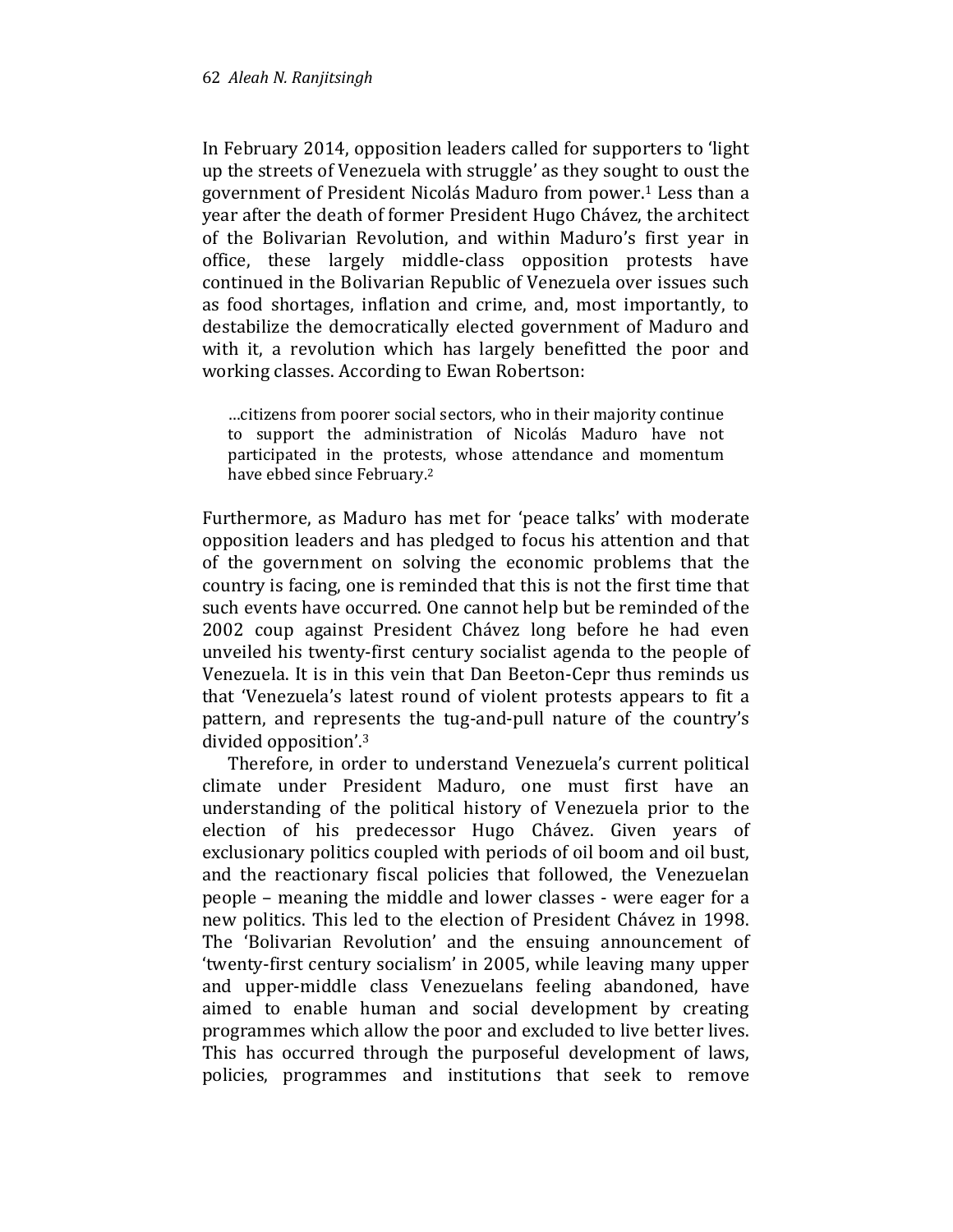discrimination and marginalization of both the lower classes and women, and empowers these same people by creating a new participatory and protagonistic democracy.

#### VENEZUELA PRE-CHÁVEZ: ELITIST AND EXCLUSIONARY

Gregory Wilpert has determined that, compared to other Latin American leftist presidents, Chávez faced far more extensive and violent opposition to his government, and, in dealing with the opposition, he became an even more radical left-wing politician than he was when he originally acceded to office.4 It is important to note that it was six years into his presidency, after the 2002 coup, the two-month oil industry shutdown of 2002-2003, and the presidential recall referendum of August 2004 that Chávez finally declared his socialist program for the Bolivarian Republic of Venezuela.

At the World Social Forum in 2005, he stated:

We must reclaim socialism as a thesis, a project and a path, a new type of socialism, a humanist one, which puts humans and not machines or the state ahead of everything.

This new brand of 'twenty-first century socialism' is, according to Chávez himself, rooted in solidarity, fraternity, love, justice, liberty and equality. Stressed as a real alternative to state socialism - and more importantly, neo-liberalism - these ideals quickly gained momentum in Venezuela, and Chávez was re-elected for a second time on December 3rd, 2006, during which time he announced that those parties which had supported him would unite to form one single party, Partido Socialista Unido de Venezuela (PSUV, United Socialist Party of Venezuela). Chávez would then be re-elected again in 2012, however on the basis of a somewhat smaller popular vote.

Certain pre-conditions have allowed for Venezuela's current political transformation and Chávez's rise from military prisoner to President. First, his 1999 election signalled the end of Puntofijism, meaning a period of political power sharing among the elite parties Acción Democrática (AD-Democratic Action), Comité de Organización Politica Electoral Independiente (COPEI-Committee of Independent Political Organization), and the Unión Republicana Democratica (URD-Democratic Republican Union). This Puntofijism began on October  $31<sup>st</sup>$  1958 after the fall of the military dictatorship of Marcos Pérez Jimenez. It was a time of political,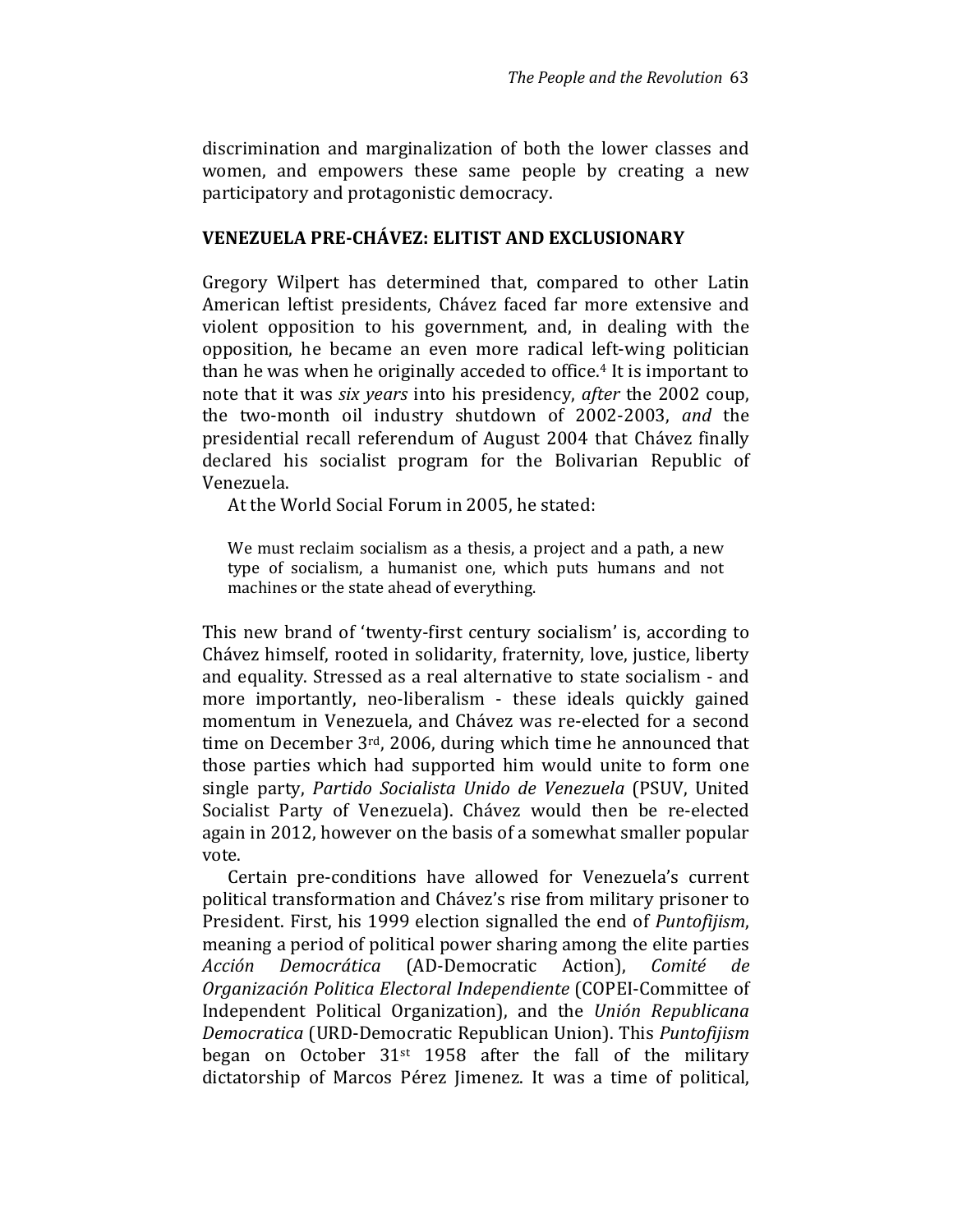social and economic exclusion for the vast majority of Venezuela's poor, the wider underclass, and the dispossessed. A consolidation of political hegemony, this elite pact was thus underpinned by oil rents and furthered the country's unequal distribution of wealth; political and economic spaces were monopolised by those elites which held access to, and benefitted tremendously from, oil revenues which were reportedly worth over \$300 billion USD.<sup>5</sup>

Accordingly, as Venezuela entered a two-decade period of economic decline in 1979, waning oil revenues were not enough to maintain the clientelistic culture among the elite that the pact had produced. As such, with a large percentage of the middle class slipping into the poverty, and the poor not experiencing the higher standard of living which had been expected during the years of oil boom and (elitist) 'democracy', as the economy contracted, the discontent of the Venezuelan people simultaneously magnified.<sup>6</sup> As oil prices collapsed, the government was unable to sustain the levels of spending which had characterized the 1960s and 1970s. As a result, from 1977 to 1985, amid a 70 per cent decline in real oil output, and a decline in oil prices beginning in 1981, real GDP per capita declined by 26 per cent.7 Throughout this period, between 1980 and 1996, there was a sustained collapse in income per capita, and poverty levels consequently skyrocketed from 17 per cent to 65 per cent.8 So, by 1996 Venezuela had moved from being a relatively wealthy petro-state to 'one of the very few countries in the world where per capita income was lower than it was in 1960'.<sup>9</sup>

### STRUCTURAL ADJUSTMENT IN VENEZUELA

The government's reaction at this time was to introduce structural adjustment programmes (SAPs) and in 1989 President Carlos Andrés Pérez who had actually campaigned against the neo-liberal policies of the International Monetary Fund (IMF), accepted a USD \$4.5 billion dollar loan from the IMF as a means 'to achieve longterm or accelerated economic growth … by restructuring the economy and reducing government intervention'.10 The lives of many poor and working class Venezuelans worsened as social services deteriorated amid fluctuating inflation rates of 50 to 60 per cent between 1993 and 1997 and the effects of conditionalities which called for large spending cuts and increases in both subsidized gasoline prices and public transportation fares.<sup>11</sup> In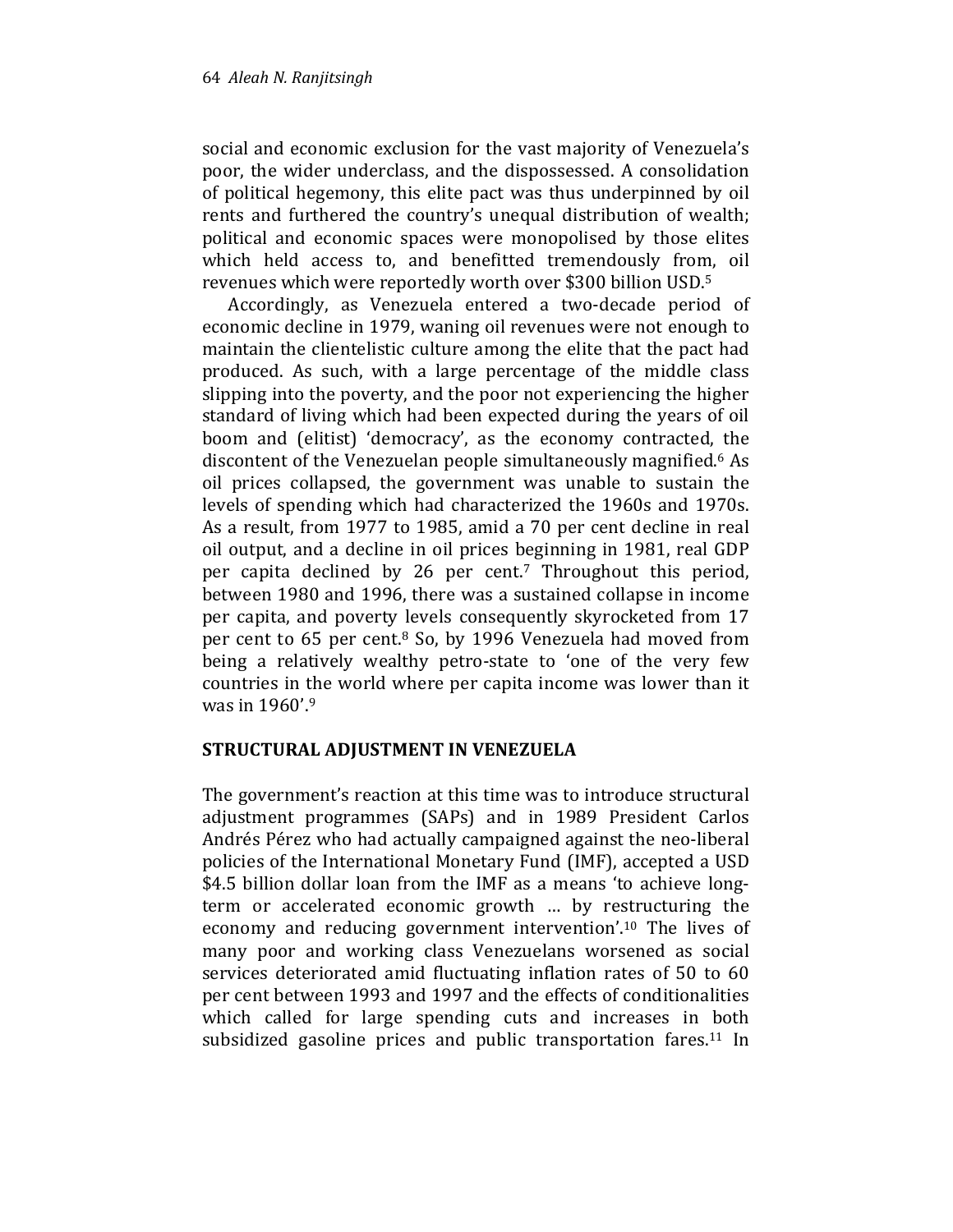addition, during this period extensive charges of corruption were leveled against Pérez and his administration.

The imposition of such destructive neoliberal policies directly caused what Ivez Pedrazzini and Magaly Sanchez have termed a 'culture of urgency' in Venezuela, and this in turn facilitated both the politicization of much of the populace and the widespread acceptance of the alternative offered by Chávez.<sup>12</sup> This is further defined and elaborated by Ellner and Salas as 'a practical culture of action in which the informal economy, illegality, illegitimacy, violence, and mistrust of official society are common'.13 Such a culture also stemmed from the mistrust and disappointment in a neoliberal discourse which affirms that democracy and economic growth will necessarily improve the lives of all.

This 'culture of urgency' or 'practical culture of action' aided in the events that are referred to as the Caracazo in Venezuela. On February 27th, 1989, amid increased gasoline prices and rising public transportation fares, rioting enveloped the country. In response, Pérez dispatched the military and police to quell the disturbances, resulting in the deaths of anywhere between 276 to 3000 people.14 According to Jackson, Pérez placed the blame for the Caracazo

on the 'inflexibility' of industrial states which, through the IMF, forced his government to impose a severe programme of economic austerity which provoked instability and violence.<sup>15</sup>

Consequently, and in addition to an 'increased perception of corruption' during this time, Rafael Caldera,16 now of the Convergencia Nacional political party, won the 1993 presidential election signifying the first time that non-Punto Fijo parties had won a majority of votes.17 As an aside, it is also interesting to note how in 2007 President Chávez stated that, having repaid its debt five years ahead of schedule, he would withdraw Venezuela from the World Bank and IMF due to what he describes as the institutions' policies which perpetuate poverty.<sup>18</sup>

#### THE EMERGENCE OF CHÁVEZ

As already noted, it was the election of Chávez in 1998 that finally signified an end to puntofijismo. He represented a vision of the Left which had been repressed during the Punto Fijo years, and placed strong emphasis on an all-inclusive participatory democracy within which there would exist a political system which was neither held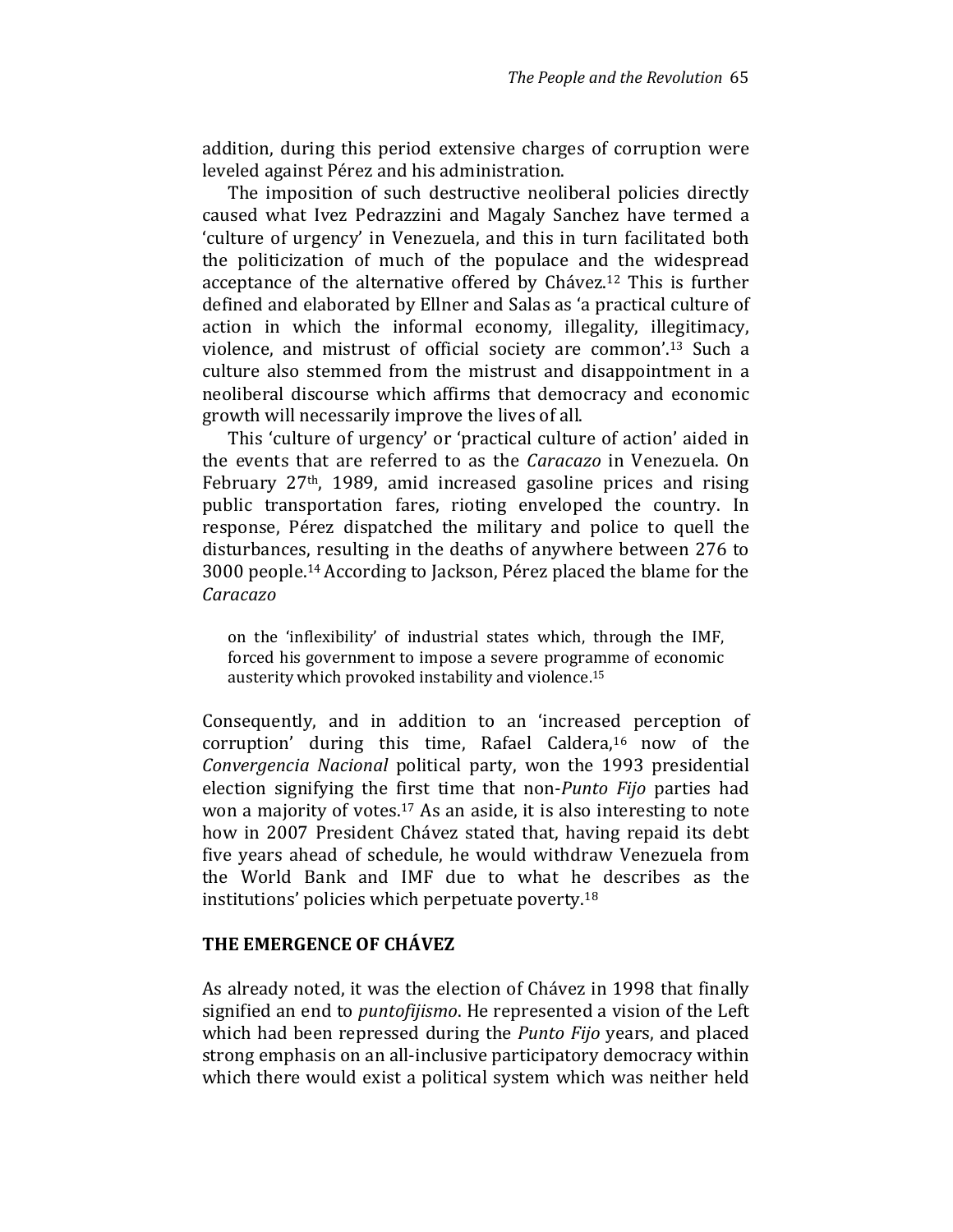captive by corruption nor by neoliberal policies. He also advocated a system in which social justice, Latin American integration and national sovereignty were central. Then of the Movimiento V [Quinta] República (MVR, or Fifth Republic Movement), Chávez was elected President on December 6<sup>th</sup>, 1998. He was elected on a broad base, including much of the middle class, although this would begin to change as soon as 2001. This loss of middle-class support can be accounted for, at least partly, by the soaring inflation rates and reduced government spending which obtained between 2001 and 2002, and which were primarily products of the fallout from the September 11th terrorist attacks on the United States. During this period, inflation increased from 12 per cent to 35 per cent, the currency was devalued, and, furthermore, unemployment grew from 13 per cent to 17 per cent.<sup>19</sup>

These economic trends affected the middle class more than they did the poor and working classes. Take for instance the currency devaluation. Wilpert explains that this had a more negative affect on the middle class because, with their fixed incomes holding half of the value that they once did, the relative decrease in purchasing power meant that they were unable to buy the imported consumer goods to which they had become accustomed.20 By contrast, because the poorer sections of society are more likely to work in the informal sectors of the economy, they were actually better able to adjust their incomes and spending to match the inflation. He further explains this situation as follows:

…the poor tend to have more of a social net that softens the impact of inflation, in the form of larger extended families and communities that help each other out and in the form of free public services, such as health care and education. The middle class, however, tends to rely on private education, and private health care, which is of a better quality, but which have to be discontinued as soon as the prices for these service rise too much for their income.<sup>21</sup>

Middle class support for Chávez, then, declined significantly during this period of economic recession, fuelled further by the decline in the price of oil to \$16 a barrel at the end of 2001. <sup>22</sup> This occured before he unveiled the twenty-first century socialist agenda and then created the misiónes ('missions', or social programmes) in 2006 as a means to alleviate poverty and create opportunities for the poor and working classes. Once this happened, it further distanced both Chávez and the Bolivarian Revolution from the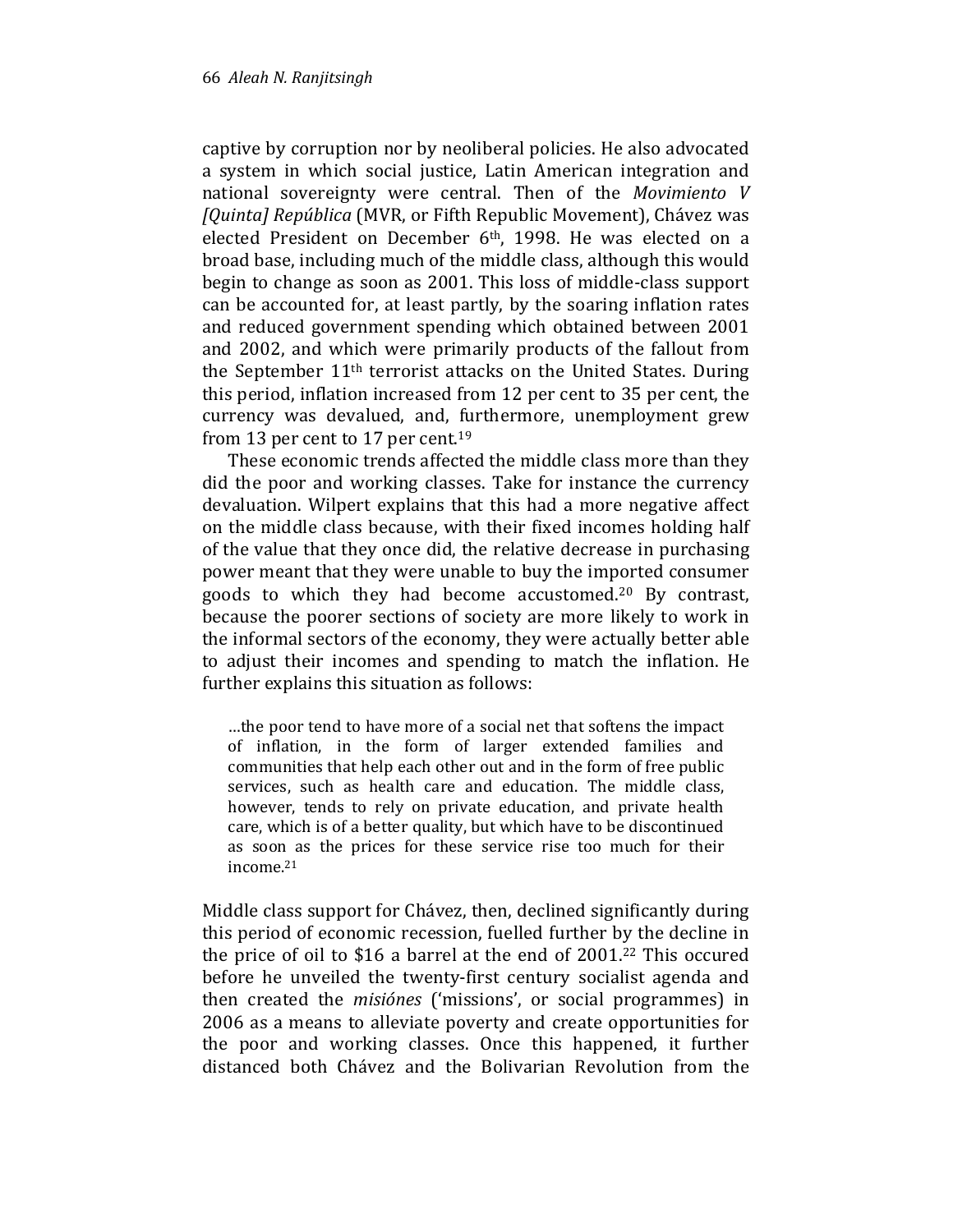middle and upper class populace as these programmes simply did not benefit them.

#### THE (GENDERED) ACHIEVEMENTS OF THE REVOLUTION

The revolutionary unveiling of Chávez after his re-election in 2005 signaled to the previously ignored Venezuelan citizenry that a new life of inclusion and actualized citizenship awaited them. This was facilitated through greater access to education and employment through the different misiónes. The results of these policies have been striking. The percentage of the population living in extreme poverty had decreased from 24.66 per cent in the first half of 1998 to 9.6 per cent in the second half of 2007.23 The general poverty index also decreased from 49 per cent in 1998 to 24.2 per cent in 2009.24 The percentage of poor households also declined: from 25.47 per cent in the first half of 1997 to 7.9 per cent in the second half of 2007.<sup>25</sup> The percentage of the population with access to clean drinking water and sanitation increased from, respectively, 80 and 62 per cent in 1998 to 92 and 82 per cent in 2007.<sup>26</sup> Primary school enrolment has also increased: from 87 per cent in 1999 to 93.9 per cent in 2009.27 This has occurred in tandem with a rising adult literacy rate, from 89.8 per cent to 95.5 per cent between 1990 and 2009.<sup>28</sup>

Beyond these general improvements in the lives of formerly marginalized people, it is poor and working class women who have benefitted the most since 1998. This greater inclusion can be seen, for example, in the 1999 Constitution that was put before the electorate in December of that year and approved by an overwhelming 71.8 per cent of voters. First, the new constitution changed the name of the country from the 'Republic of Venezuela' to the 'Bolivarian Republic of Venezuela', in honour of the great hero, Simón Bolívar. Second, it is marked by its gender inclusivity as it incorporates the masculine and feminine versions of all political actors, mentioning, for example, 'Presidente o Presidenta'. The constitution can also be described as 'non-andocentric', and it explicitly adopts the definition of discrimination against women that has been set up by the Convention on the Elimination of all forms of Discrimination against Women (CEDAW) so that acts are also discriminatory if they produce inequality. In addition, several articles within the constitution provide pivotal women's rights provisions. For example, Article 21 states that all persons are equal before the law, and, consequently there must be no discrimination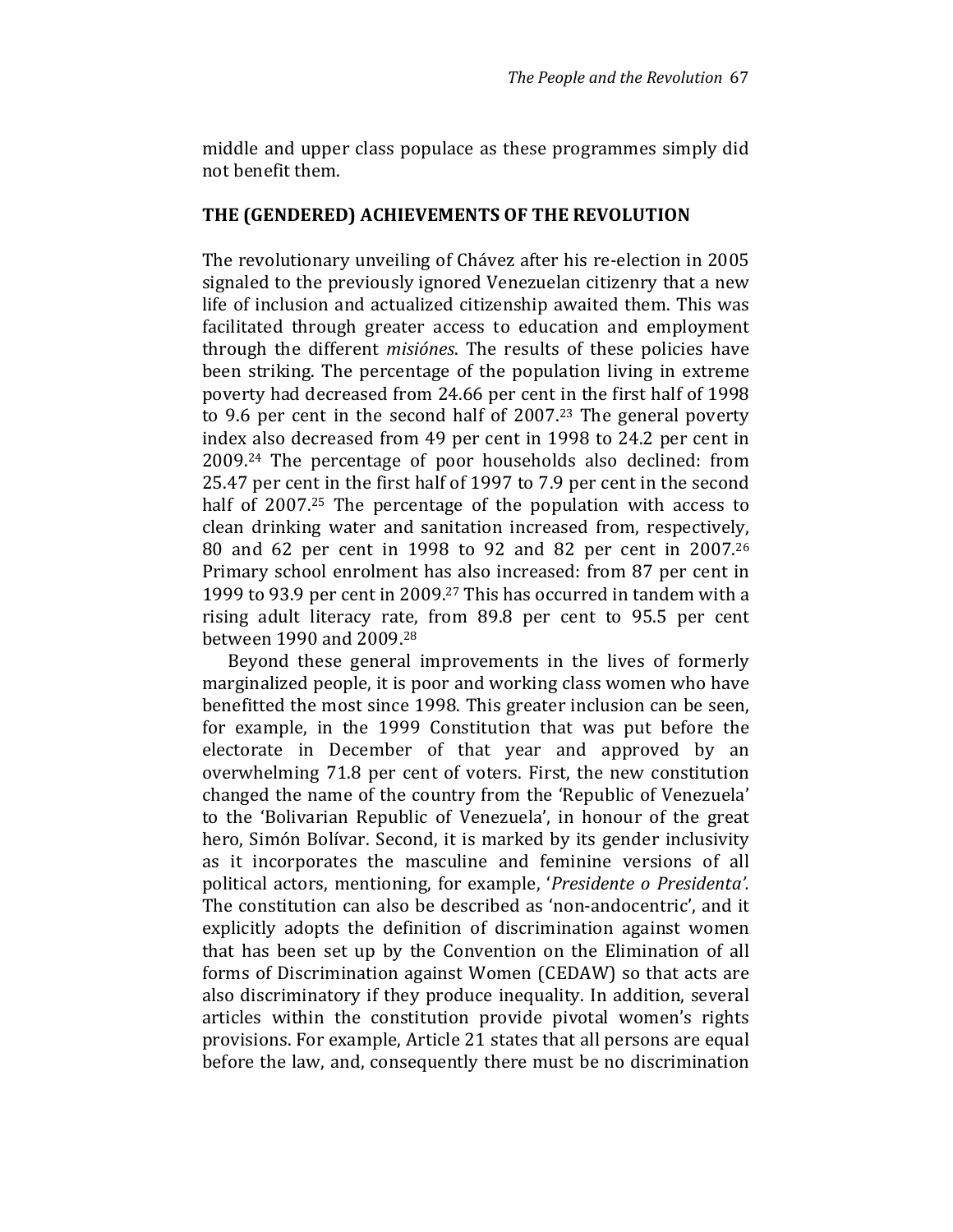based on race, sex, creed or social standing. Moreover, it is also both path-breaking and unique in its recognition of women's reproductive work in the household. Article 88 states:

The State guarantees the equality and equitable treatment of men and women in the exercise of the right to work. The state recognizes work at home as an economic activity that creates added value and produces social welfare and wealth. Housewives are entitled to Social Security in accordance with law.<sup>29</sup>

Articles 75 and 76 also make provisions for 'protection to the mother, father or other person acting as head of a household', and it protects motherhood and guarantees full access to family planning services.

Furthermore, in 2000 the Instituto Nacional de la Mujer (INAMUJER, or National Institute for Women) was formed by a presidential mandate in accordance with the Law of Equal Opportunities for Women (Article 44). INAMUJER has been successful in promoting anti-domestic violence legislation and in light of this, Venezuela has been described as

one of the few Latin American countries that acknowledges violence and discrimination against women as impeding the evolution of a truly democratic society based on equality.<sup>30</sup>

Moreover, by May 2008 over twenty-five misiónes had been created. For example, Misión Mercal or Mercado de Alimentos (Food Market), which has been described as one of the most important anti-poverty programs, was created on April, 22nd, 2003. This mission provides food to the poor at government-subsidised prices, and the program has been able to increase the amount of food sold from approximately 880 tons of food per day to 1.2 million persons in 2004, to about 4,700 tons of food per day to more than 11 million Venezuelans today.

On March 23, 2006, Chávez introduced the Misión Madres del Barrio or Mothers of the Barrio. While unveiling the program, he stated that 'with this mission, we want to give a hand to mothers who are in need, and homemakers without a fixed income'. As such, poor women who have children and no form of income because they are unemployed – or, at least unemployed in the formal economy beyond the household - are given a monthly stipend, which is equivalent to 80 per cent of the minimum wage (about \$180 per month).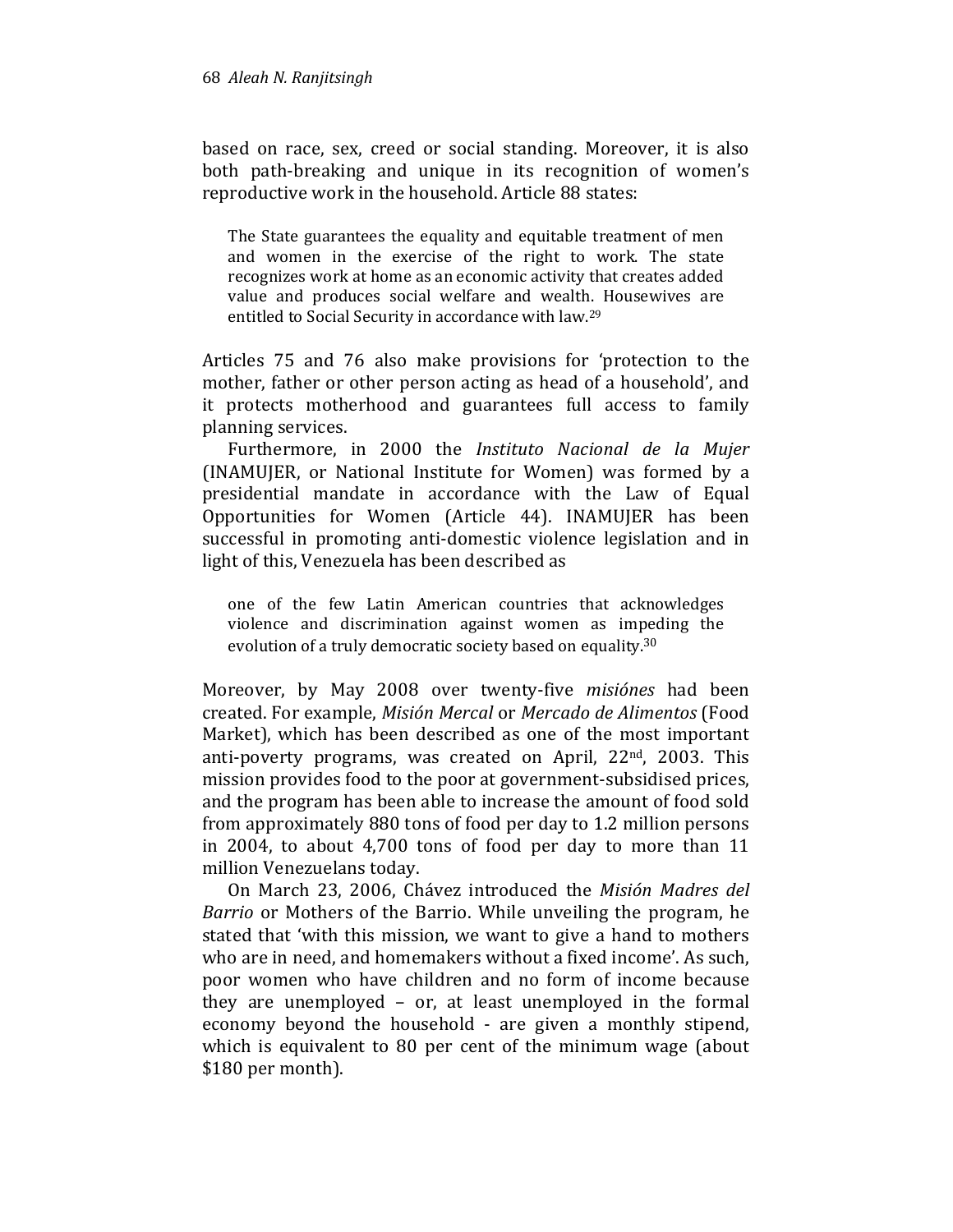Another popular mission is Barrio Adentro. This mission provides free healthcare to Venezuelan citizens. Education and literacy missions such as Misión Robinson (literacy training), Misión Ribas (high school completion) and Misión Sucre (university scholarships) have also been extremely beneficial to Venezuelan people. Coupled with universal access to education, the country is now largely free of illiteracy as Misión Robinson has allowed for around 1.5 million Venezuelans to learn to read and write. As a result of Misión Robinson II, secondary school enrollment rose from 53.6 per cent in 2000 to 73.3 per cent in 2011. Similarly, Misión Ribas and Misión Sucre have together greatly increased the number of tertiary students from 895,000 in 2000 to 2.3 million in 2011.<sup>31</sup>

As a means of wealth distribution, the Chávez government also created micro-credit programs. Targeting the country's poor, these initiatives permit individuals or families to receive the collateral necessary to create and own a micro-enterprise. Consequently, the following banks have been created to assist with this: the Banco Del Pueblo (People's Bank), Fondo de Desarrollo Microfinanciero (Fondemi, meaning Fund for Micro-Finance Development), and, crucially, Banco de la Mujer (Women's Bank) which issues microcredit loans to small groups (normally between nine and five) of women, who can all be members of the same family. This has led to significant growth in cooperatives, which go hand-in-hand with micro-credit programs. This has in turn boosted employment, as today over 16 per cent of formally employed Venezuelans are employed in a cooperative. They also provide a flexible source of work and income for (often poorer) people who juggle competing responsibilities, and as a result, since Banmujer provides the necessary microfinance, it is women who have tended to benefit the most.

The creation of consejos comunales (community councils) in April 2006 typified Chávez's commitment to the development of a participatory democracy, and with it community development. This initiative sought to empower local citizens within their own communities. Article 2 of the Organic Law of Community Councils states:

Community councils in the constitutional framework of participatory democracy, are instances of participation, coordination and integration between the various community organizations, social groups and citizens, that allow the people to directly exercise organized management of public policies and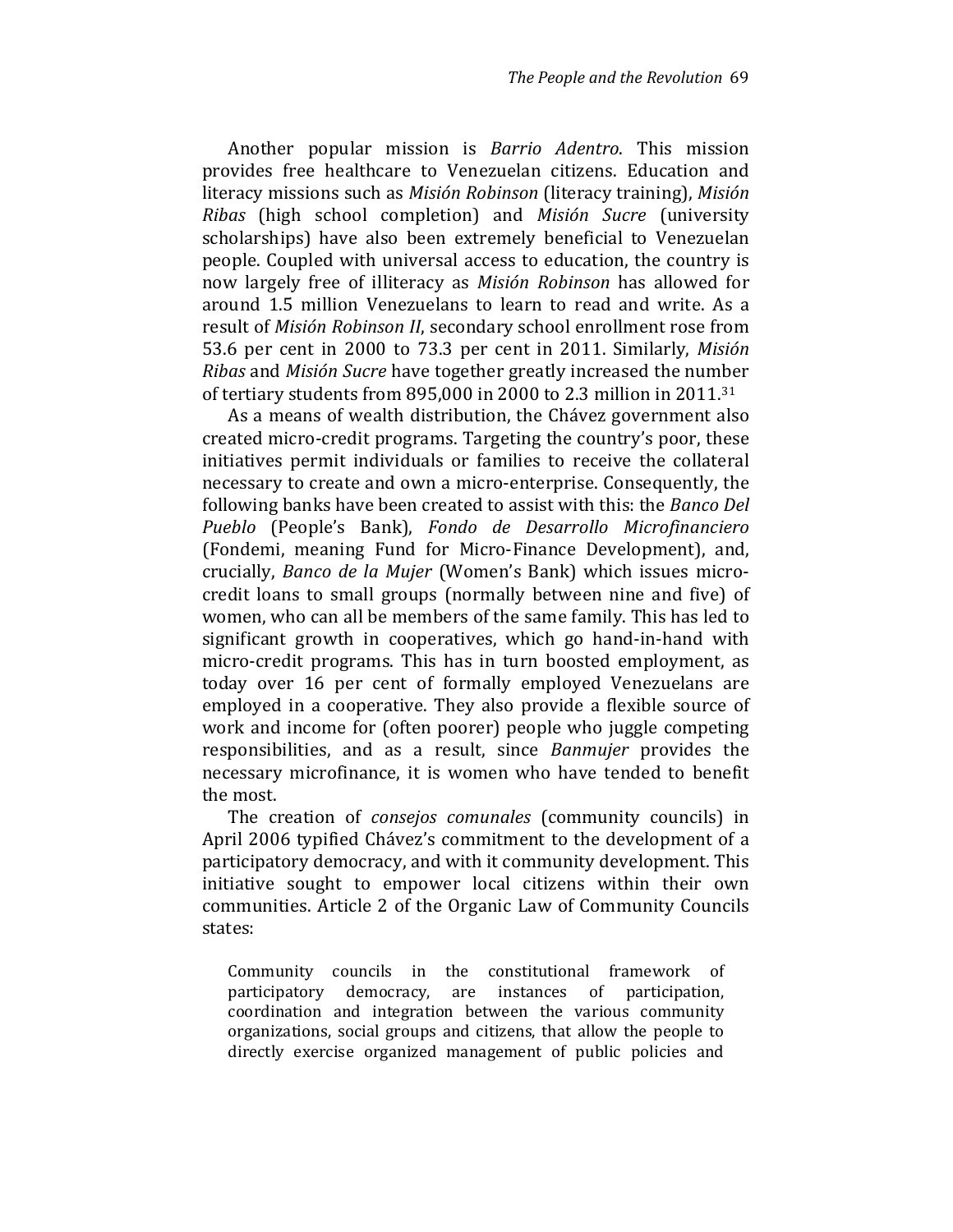projects to meet the needs and aspirations of communities in building a society of equity and social justice.

The consejos comunales thus allow for the Venezuelan people to govern themselves in their local communities, and, in this way, to also have a say in the creation and enactment of policies and programs emanating from the national level. Women have figured greatly in the consejos comunales, as many of them, mostly mothers and housewives who, before the Bolivarian process, were not included in any such political and community processes, are now the heads and spokespersons for the their consejos comunales. In 2007, a year after their creation, women accounted for 60 per cent of membership of these councils, and today women dominate their leadership.

### A NEW KIND OF CITIZENSHIP

The benefits of the revolution have not only been material, but also ideological, especially with regard to notions of citizenship. As suggested earlier, it is notable that women's work in the household was explicitly recognized in a constitutional sense. While society has traditionally privileged the work undertaken in the public economic sphere above that done by women in the private domestic sphere, the 1999 constitution recognizes the work of women in the household and as such, monthly stipends are provided to poor mothers through Misión Madres del Barrio. As a result, poor women, and especially mothers, felt that for the first time the state was paying attention to them. In this way, Chávez encouraged the people to 'actualize' their citizenship through mobilization and political debate.<sup>32</sup>

While voter turnout is important in any election, President Chávez has also incorporated those social, cultural and symbolic practices that make citizens.33 A number of quotes from interviews conducted with women in Mérida in Venezuela in April 2011 illustrate this clearly. For example, Celia, 34 years old and a mother of one from claimed that 'Chávez made me feel like a citizen. Before I did not feel like that'. Likewise both Gabriella, 28 and also a mother of one, and Imelda, 43 and a mother of three, consistently mentioned the term 'citizen' or ciudadano while being interviewed. For these women and for women like them, citizenship not only means the right to vote, as per what we have come to know as a rather limited political citizenship under liberal democracy, but it also involves their right to rights themselves, and, as a result, their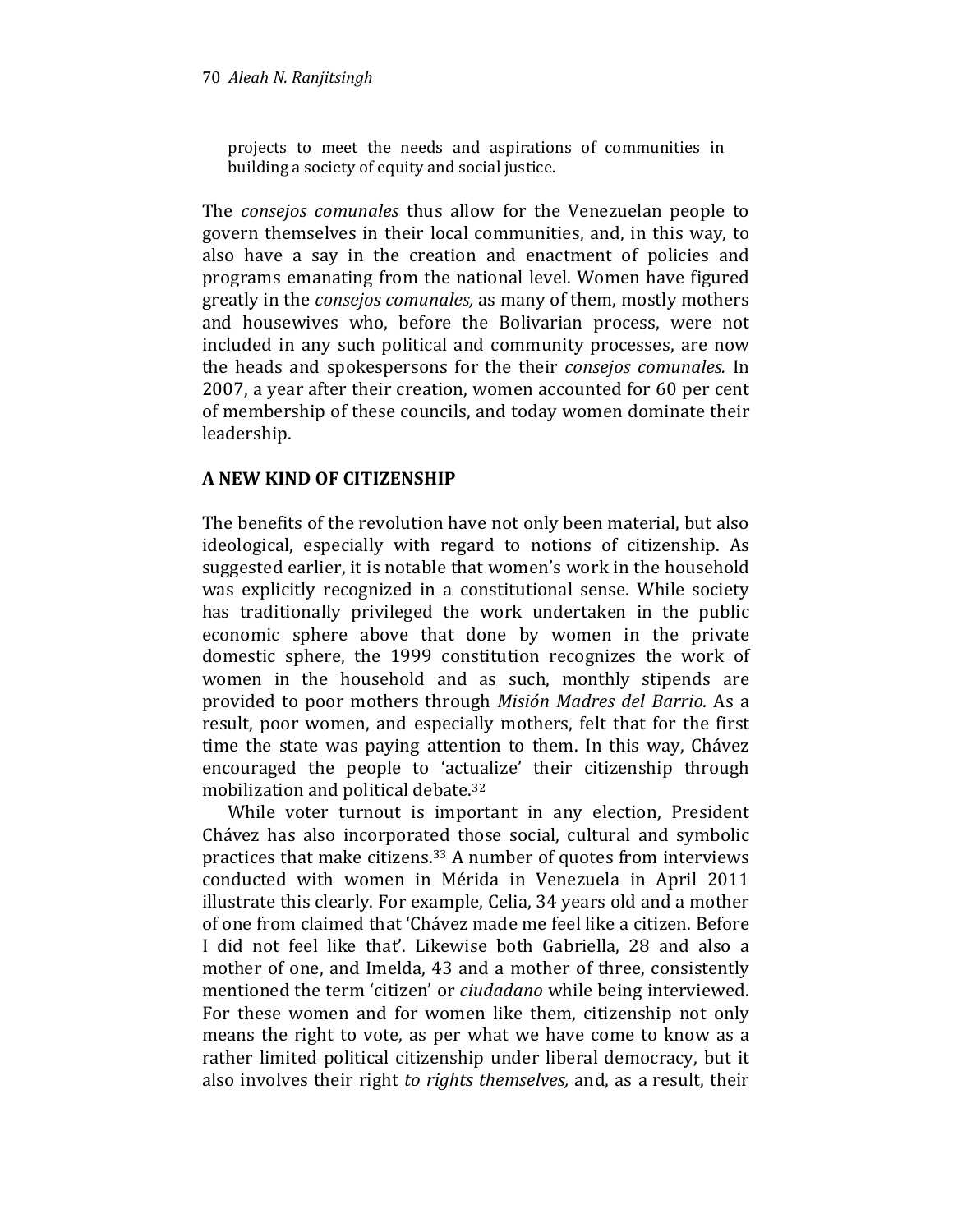acts of citizenship define their rights to rights. In this way, because some women - due to their inclusion and recognition in the national constitution, access to resources that were inaccessible before, and a generally better standard of living overall - are now able to 'actualize' their citizenship, they act towards helping the state achieve its social and political goals. Consequently, the citizenship of many women is inextricably linked with the state, meaning that the state's successes are their own (and so too, of course, its failures).

Therefore, in creating spaces for ordinary Venezuelan women, the Bolivarian Revolution has bestowed upon them new politicized social roles, and a new kind of citizenship. This has been both cause and consequence of their inclusion in a political process which is founded upon ideas of participatory and protagonistic democracy. Women of the marea roja, for example (meaning 'the red tide' or 'red sea' and also sometimes described as 'the pink tide'), are able to actualize their citizenship in their support for twenty-first century socialism. Even the ni-nis (the politically neutral or undecided voters) who remain powerful in their political neutrality, have an understanding of the policies and programs which twenty-first century socialism has provided; even though they may not support the revolution itself, they are still able to enjoy the citizenship rights that these programmes facilitate, and benefit from the new laws and policies which the Chávez project has generated.

#### CONCLUSION: AN ENDURING REVOLUTION

Given such unstinting – and very public - support by groups like the marea roja, the pejorative labels of 'populism' and 'clientelism' have begun to be used to describe the political processes of twentyfirst century socialism. However, what this article has suggested are new ways of looking at, and theorizing, 'populism' and 'clientelism'. The analysis ventured here reminds us about the democratic socialist context of the Bolivarian state and especially of the agency of the people in its intellectual and political genesis. The Venezuelan people are far from powerless or somehow held captive by the Bolivarian state. Support for the revolution is negotiated daily, especially among the poor and working classes who exist amid a class system that had formerly kept them out of the political process and thus largely powerless. Now, inclusion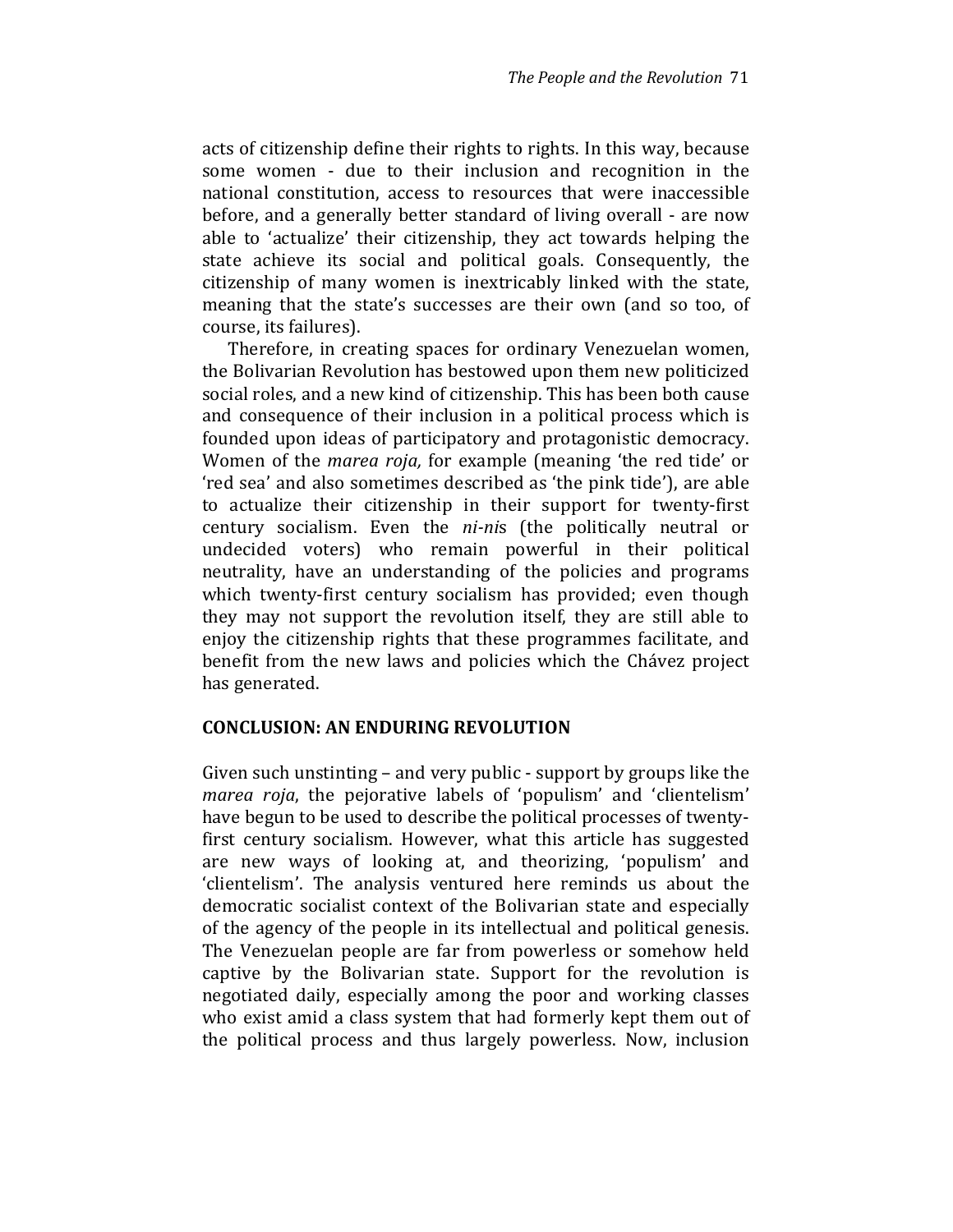into the political process has meant a new sense of citizenship, agency, and, of course, power.

This necessarily brings with it a demonstrably strong attachment, both to the late President, Hugo Chávez, in whose image the revolution was constructed, and, more recently, his successor President Nicolás Maduro. The latter was explicitly chosen by the former to continue the revolution, and Maduro has thus inherited much of the support that his predecessor enjoyed. This is also why Diaz Eleazar Rangel maintains that

the fact that there's been better service to the poor, with numerous social investments, and that today these people, including the elderly, live better than 10 or 15 years ago explains why the popular neighborhoods have not joined the middle class protests, neither the peaceful majority of them and much less the violent factions.<sup>34</sup>

After many years of political, social and economic exclusion preceding the emergence of Hugo Chávez, poorer Venezuelans have benefitted both economically and in terms of their extended citizenship from the changes wrought by the Bolivarian Revolution; therein lies their enduring support.

### NOTES ON CONTRIBUTOR

Aleah N. Ranjitsingh is currently a PhD candidate in Interdisciplinary Gender Studies at the Institute for Gender and Development Studies (IGDS) of the University of the West Indies, St. Augustine Campus, Trinidad and Tobago. Her dissertation is entitled 'Winning or Losing Ground? Women and Hugo Chávez's Bolivarian Revolution in the Bolivarian Republic of Venezuela'. It examines the development, political and social processes of Venezuela's 21st century socialism, and in taking a feminist methodological approach, it seeks to situate women within these processes. For this research project she is also examining themes and issues around women's citizenship, bodies, political participation, nation-building and postsocialist studies. She holds a Masters degree in Political Science, with a specialization in Comparative Politics from Brooklyn College of the City University of New York (CUNY) in Brooklyn, NY, and a Bachelors degree in Political Science with a minor in English from the same institution. Email: aleah2@hotmail.com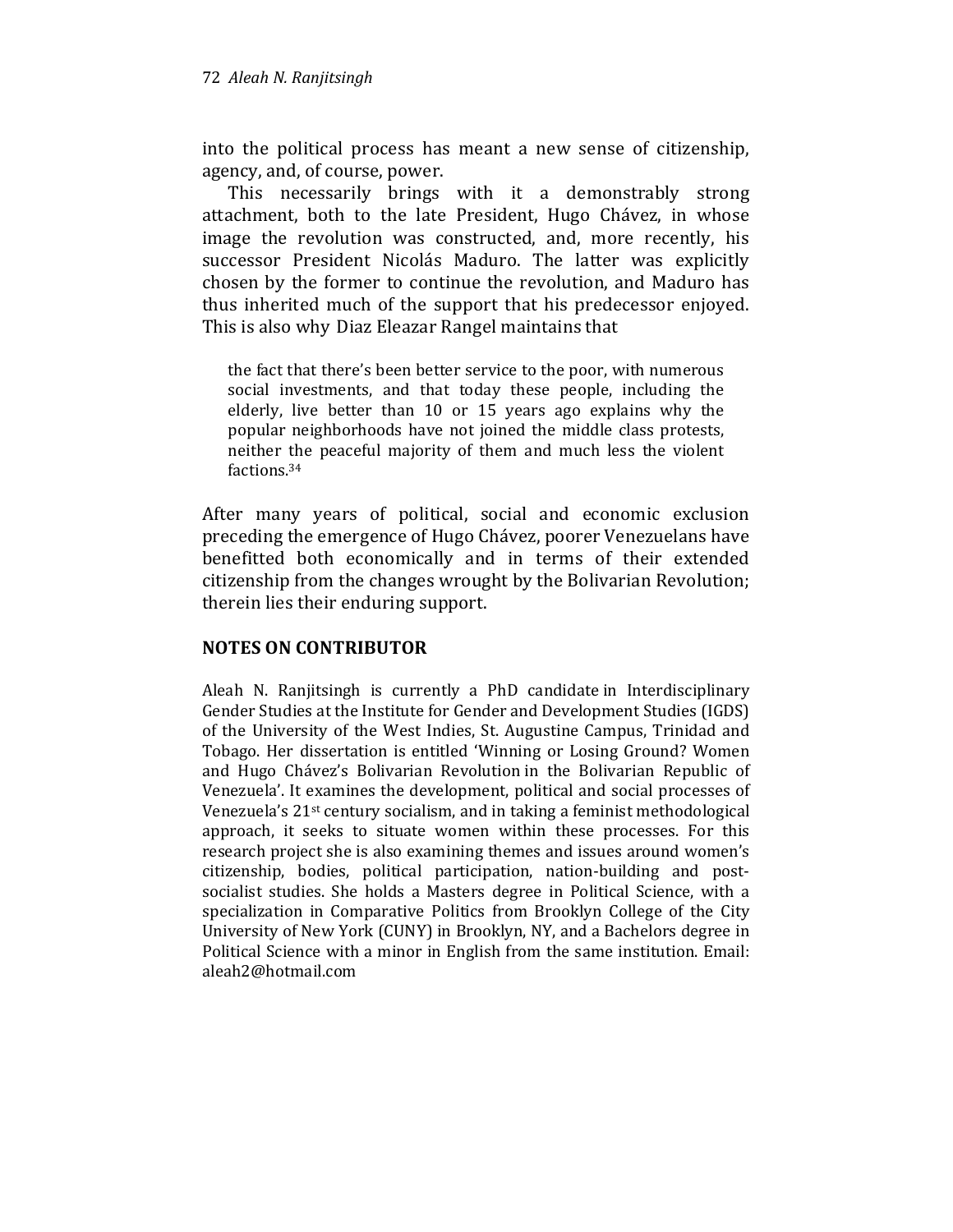#### **NOTES**

- <sup>1</sup> Ewan Robertson, 'Opposition Protests Continue, Poll Reveals 90per cent of Venezuelans Support Dialogue.' Venezuelanalysis.com, April 21, 2014: http://venezuelanalysis.com/news/10632 (Accessed April 22, 2014).
- $\frac{2}{3}$  *Ibid.*
- <sup>3</sup> Dan Beeton- Cepr, 'Violent Protests in Venezuela Fit a Pattern.' Venezuelanalysis.com, February 20, 2014: http://venezuelanalysis.com/analysis/10376 (Accessed April 22, 2014).
- <sup>4</sup> Gregory Wilpert, Changing Venezuela by Taking Power. The History and Policies of the Chávez Government (London and New York: Verso, 2007).
- <sup>5</sup> Sarah Wagner, 'Women and Venezuela's Bolivarian Revolution.' Venezuelanalysis.com. January 15, 2005: http://venezuelanalysis.com/analysis/877 (Accessed November 26, 2010).
- <sup>6</sup> Wilpert, Changing Venezuela.
- <sup>7</sup> Mark Weisbrot and Luis Sandoval, Update: The Venezuelan Economy in the Chávez Years, Center for Economic Policy Research (CEPR). February 2008: http://www.cepr.net/documents/publications/venezuela\_update\_2008\_02.pdf
- <sup>8</sup> Universidad Católico Andrés Bello, 'Proyecto Pobreza': http://www.ucab.edu.ve/investigacion/iies/pobreza.htm
- <sup>9</sup> Gregory Wilpert, 'The Economics, Culture and Politics of Oil in Venezuela', Venezuelanalysis.com, August 30, 2003: http://venezuelanalysis.com/analysis/74 (Accessed November 28, 2010).
- <sup>10</sup> World Health Organization (WHO). 'Structural Adjustment Programs': http://www.who.int/trade/glossary/story084/en/
- <sup>11</sup> Indexmundi. (2010) 'Venezuela Inflation Rate (Consumer Prices.)': http://www.indexmundi.com/venezuela/inflation\_rate\_(consumer\_prices).html
- <sup>12</sup> Yves Pedrazzini and Magaly Sanchez, Malandros, bandas y niños de la calle. Cultura de Urgencia en la Metrópoli Latinoamericana (Valencia, Caracas: Vadell Hermanos Editorial, 1992).
- <sup>13</sup> Steve Ellner and Miguel Tinker Salas, Venezuela. Hugo Chávez and the Decline of an 'Exceptional Democracy' (Lanham, Maryland: Rowman and Littlefield Publishers Inc, 2007), p.23.
- $14$  Such a discrepancy in the number of deaths exist because the Venezuelan government reported 276 deaths while mass graves uncovered after the massacre, proved that the death toll was nearer to 3000.. Hands Off Venezuela. 'Anniversary of the Caracazo' 22 February 2007: http://www.handsoffvenezuela.org/anniversary\_caracazo\_london.htm> (Accessed October 11, 2010).
- <sup>15</sup> Robert H. Jackson, Quasi-states: Sovereignty, International Relations and the Third World (Cambridge: Cambridge University Press, 1990) p.127.
- <sup>16</sup> Caldera was actually the founder of COPEI and thus a signatory of the Punto Fijo Pact. However, in 1993, he left COPEI and ran and won the presidential elections with his new party Convergencia Nacional (National Convergence). Caldera passed away at the age of 93 on December 24, 2009.
- <sup>17</sup> Wilpert, Changing Venezuela, p.13.
- <sup>18</sup> Associated Press. (2007). 'Chávez: Venezuela to Exit IMF, World Bank'. May 1, 2007: http://www.nbcnews.com/id/18406119/ns/world\_newsvenezuela/t/chavez-venezuela-exit-imf-world-bank/#.Ub\_iXPmfg-I
- <sup>19</sup> Gregory Wilpert, 'Why Venezuela's Middle Class (for the most part) Opposes Chávez', Venezuelanalysis.com, September 15, 2003:
	- http://venezuelanalysis.com/analysis/98 (Accessed November 29, 2010).
- 20 Ibid.